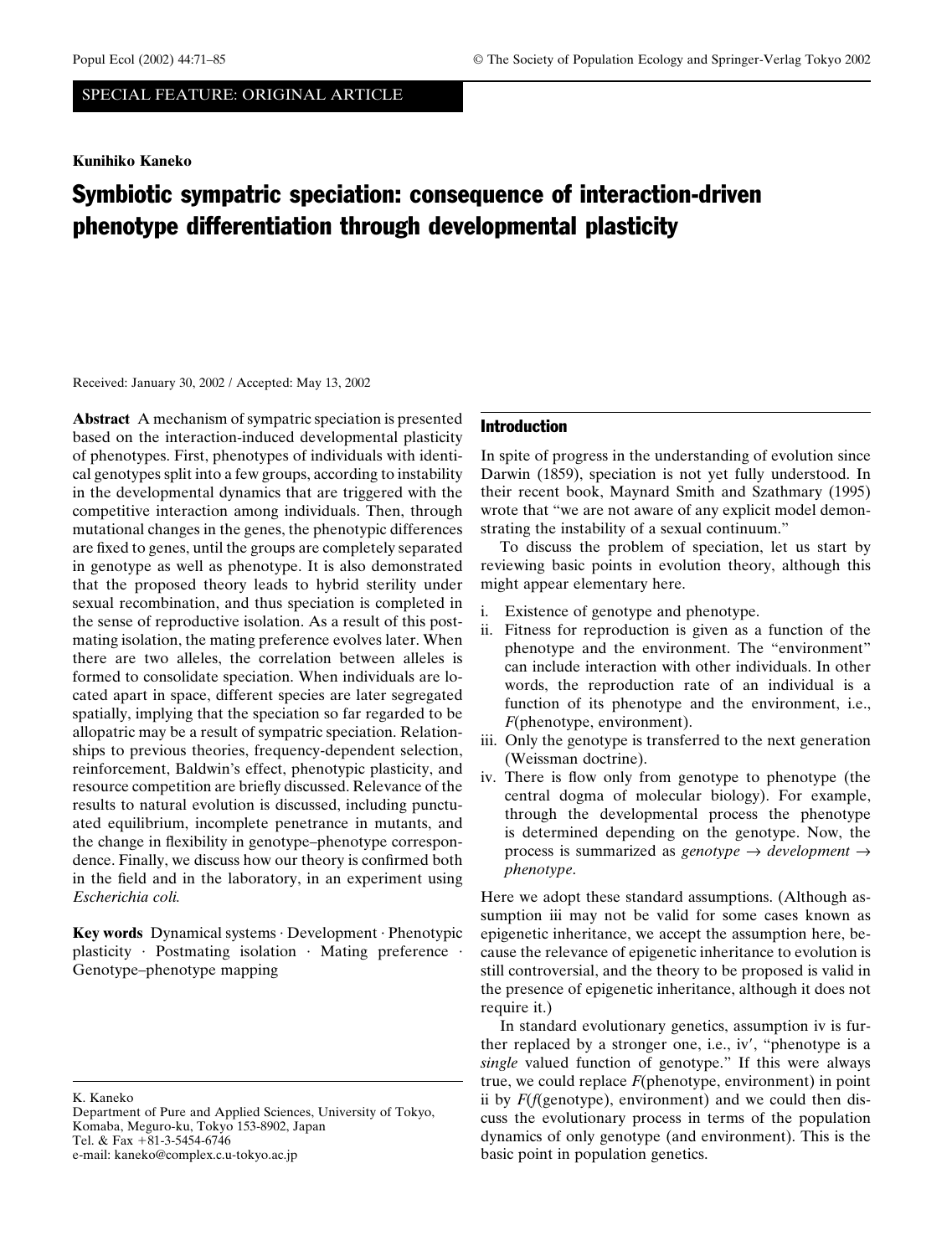Indeed, this reduction to genes is valid for gradual evolution. It is also supported by the following mathematical argument. The change of genotype is slower in time scale than that of the phenotype. As is known, variables with a slower time scale act as a control parameter to faster ones, if the time scale separation is large enough (and if the dynamics in the fast time scale do not have such instability that leads to bifurcation).

Still, explanation of speciation, especially sympatric speciation, is not so easy following this standard evolutionary genetics. If slight genetic change leads to slight phenotype change, then individuals arising from mutation from the same genetic group differ only slightly, according to this picture. Then, these individuals compete with each other for the same niche. Unless the phenotype in concern is neutral, it is generally difficult for two (or more) groups to coexist; those with a higher fitness would survive. One possible way to avoid this difficulty is to assume that two groups are "effectively" isolated, so that they do not compete. Some candidates for such isolation are searched. The best-known example is spatial segregation, known as allopatric speciation. Because we are interested in sympatric speciation, this solution cannot be adopted here. (As is discussed later, sympatric speciation can bring about allopatric speciation, but not the other way around.) Furthermore, there is direct evidence that sympatric speciation really occurred in evolution, for example, in the speciation of cichlids in some lakes (Schiliewen et al. 1994).

As another candidate for separation, mating preference is discussed (Maynard Smith 1966; Felsenstein 1981; Doebeli 1996; Howard and Barlocher 1998). Recently, there have appeared some models showing the instability of a sexual continuum, without assuming the existence of discrete groups in the beginning. Probably the argument based on the runaway is most persuasive (Lande 1981; Turner and Burrows 1995; Howard and Barlocher 1998). Even though two groups coexist at the same spatial location, they can be genetically separated if two groups do not mate with each other. Hence, the mating preference is proposed as a mechanism for sympatric speciation. However, in this theory, why such mating preference itself occurs is not answered. Accordingly, it is not completely self-contained as a theory.

Another recent proposal is given as evolutionary branching in adaptive dynamics by Metz's group (Geritz et al. 1998). For example, by taking (almost) neutral fitness landscape and exclusion of individuals with similar phenotypes, branching in phenotype is demonstrated, although finite mutation step size has to be assumed. By extending this idea to include sexual reproduction, Dieckmann and Doebeli (1999) have succeeded in showing that two groups are formed and coexist, to avoid the competition among organisms with similar phenotypes, assuming a rather flat fitness landscape (see also Kondrashov and Kondrashov 1999; Kawata and Yoshimura 2000); this provides one explanation of sympatric speciation, although it is not so clear how the phenotype that is not as important in fitness works strongly as a factor for exclusion for a closer phenotype value. Furthermore, we are more interested here in the differentiation of phenotypes that are functionally different and not neutral.

So far, in these studies, the interaction between individuals leads to competition for their survival. Difficulty in stable sympatric speciation without mating preference lies in the lack of a known clear mechanism how two groups, which have just started to be separated, coexist in the presence of mutual interaction. Of course, if the two groups were in a symbiotic state, coexistence could help the survival of each. However, the two groups have little difference in genotype at the beginning of the speciation process, according to assumption iv'. Then, it would be quite difficult to imagine such a "symbiotic" mechanism. Indeed, in all the studies just mentioned, iv' i.e., a single valued phenotype from a single genotype for a given environment (including interaction), is assumed. (Under a *stochastic* environmental condition, this assumption may not be so clear if the environment has uncertainty [Yoshimura and Shields 1987]. Still, in this case also phenotype is uniquely determined, so long as the environment at each instant is specified).

Now, the problem we address here is as follows. If we do not assume iv' (but by assuming i–iv), is there any mechanism by which two groups mutually require each other for survival in the beginning of the separation of the two groups? In this article, we propose such a mechanism, and provide a sympatric speciation scenario that is robust against fluctuations. Note that the foregoing difficulty comes from the assumption that the phenotype is a singlevalue function of the genotype. Is this single-value condition always true? To address this question, we reconsider the genotype–phenotype (G-P) relationship. Indeed, there are three reasons that we doubt this single-value state.

First, Yomo and his colleagues have reported that specific mutants of *Escherichia coli* show (at least) two distinct types of enzyme activity, although they have identical genes (Ko et al. 1994). These different types coexist in an unstructured environment of a chemostat, and this coexistence is not due to spatial localization. Coexistence of each type is supported by the other. Indeed, when one type of *E. coli* is removed externally, the remaining type starts differentiation again to recover the coexistence of the two types. The experiment demonstrates that the enzyme activity of these *E. coli* are differentiated into two (or more) groups by the interaction with each other even though they have identical genes. Here the spatial factor is not important because this experiment is carried out in a well-stirred chemostat.

Second, some organisms are known to show various phenotypes from a single genotype. This phenomenon is often related to malfunction of a mutant (Holmes 1979) and is called low or incomplete penetrance (Opitz 1981).

Third, a theoretical mechanism of phenotypic diversification has already been proposed as the isologous diversification for cell differentiation (Kaneko and Yomo 1994, 1997, 1999; Furusawa and Kaneko 1998). The theory states that phenotypic diversity will arise from a single genotype and develop dynamically through intracellular complexity and intercellular connection. When organisms with plastic developmental dynamics interact with each other, the dynam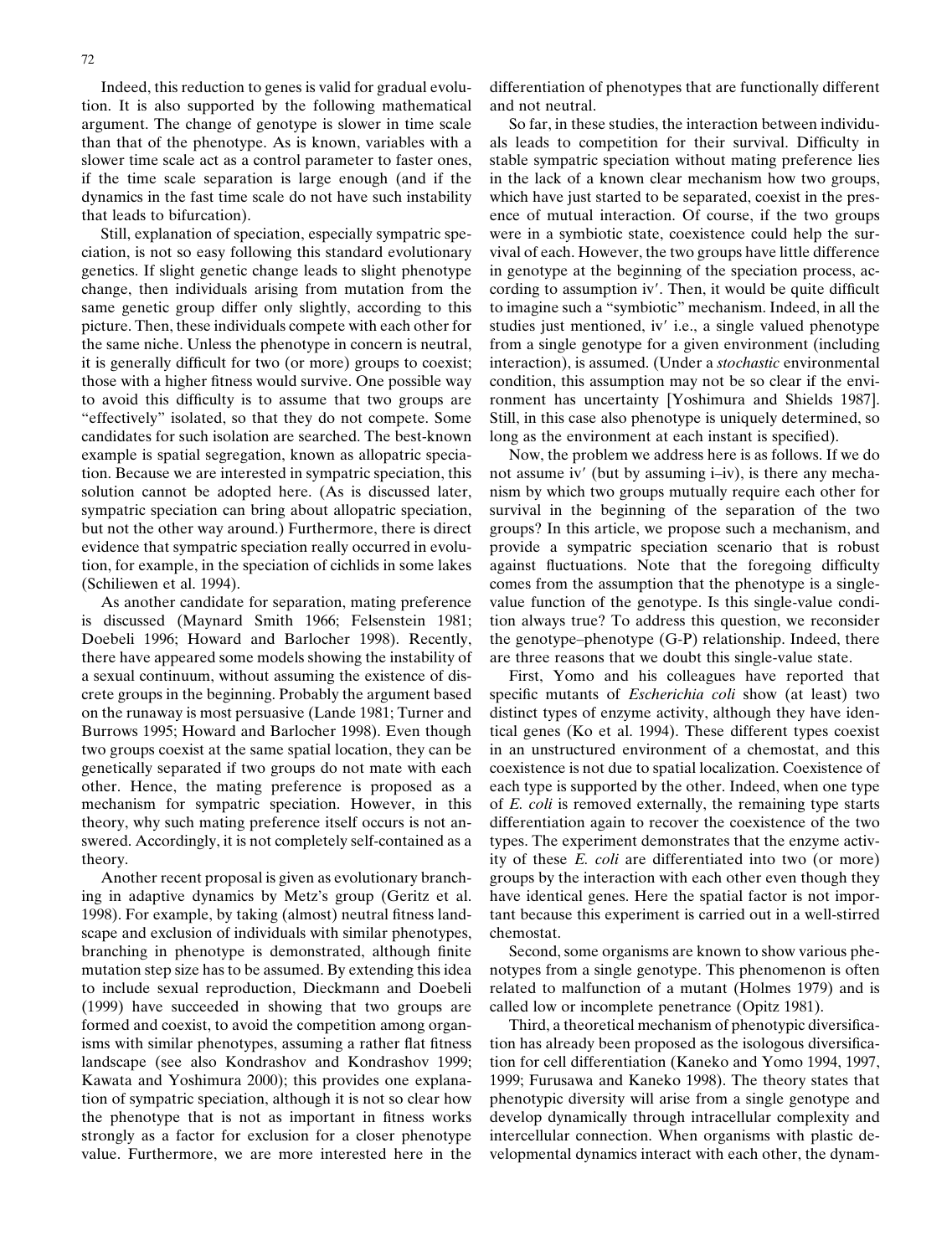ics of each unit can be stabilized by forming distinct groups with differentiated states in the pheno-space. Here the two differentiated groups are necessary to stabilize each of the dynamics. Otherwise, the developmental process is unstable, and through the interaction the two types are formed again when there is a sufficient number of units. This theoretical mechanism is demonstrated by several models and is shown to be a general consequence of coupled dynamical systems (Kaneko 1990, 1994).

The isologous diversification theory shows that there can be developmental "flexibility" in which different phenotypes arise from identical gene sets, as in the incomplete penetrance aforementioned. Now we have to consider how this theory is relevant to evolution. Indeed, the question of the relationship between the developmental process and evolution has been addressed over decades (Maynard Smith et al. 1985; Gilbert et al. 1996). We consider correspondence between genotype and phenotype seriously by introducing a developmental process with which a given initial condition leads to some phenotype according to a given genotype. "Development" here means a dynamic process from an initial state to a mature state through rules associated with genes (In this sense, it is not necessarily restricted to multicellular organisms).

# Model

To consider the evolution with developmental dynamics, it is appropriate to represent phenotype by a set of state variables. For example, each individual *i* has variables  $(X^1_i(i))$ ,  $X_i^2(i), \ldots, X_i^k(i)$ , which define the phenotype. This set of variables can be regarded as concentrations of chemicals, rates of metabolic processes, or some quantity corresponding to a higher function characterizing the behavior of the organism. The state is not fixed in time, but develops from the initial state at birth to a matured state when the organism is ready to produce its offspring. The dynamics of the state variables  $(X^1_i(i), X^2_i(i), \ldots, X^k_i(i))$  is given by a set of equations with some parameters.

Genes, as they are nothing but information expressed on DNA, could in principle be included in the set of variables. However, according to the central dogma of molecular biology (requisite iv), the gene has a special role among such variables. Genes can affect phenotypes, the set of variables, but the phenotypes cannot change the code of genes. During the life cycle, changes in genes are negligible compared with those of the phenotypic variables they control. In terms of dynamical systems, the set corresponding to genes can be represented by parameters  ${g<sup>1</sup>(i), g<sup>2</sup>(i), ..., g<sup>m</sup>(i)}$  that govern the dynamics of phenotypes, because the parameters in an equation are not changed through the developmental process whereas the parameters control the dynamics of phenotypic variables. Accordingly, we represent the genotype by a set of parameters. Only when an individual organism is reproduced does this set of parameters change slightly by mutation. For example, when  $\{X_t^{\ell}(j)\}$ represents the concentrations of metabolic chemicals,

 ${g<sup>1</sup>(i), g<sup>2</sup>(i), \ldots g<sup>m</sup>(i)}$  is the catalytic activity of enzymes that controls the corresponding chemical reaction.

Now, our model is set up as follows.

1. Dynamic change of states giving a phenotype: The temporal evolution of the state variables  $(X^1_i(i), X^2_i(i), \ldots,$  $X_i^k(i)$ ) is given by a set of deterministic equations, which are described by the state of the individual, and parameters  $\{g^1(i), g^2(i), \ldots, g^m(i)\}\$  (genotype), and the interaction with other individuals. This temporal evolution of the state consists of internal dynamics and interaction.

1-1. The internal dynamics (say, a metabolic process in an organism) are represented by the equation governed only by  $(X_t^1(i), X_t^2(i), \ldots, X_t^k(i))$  (without dependence on  $\{(X_t^{\ell}(j) | (j \neq i))\}$ , and are controlled by the parameter sets  $\{g^1(i), g^2(i), \ldots, g^m(i)\}.$ 

1-2. Interaction between the individuals: The interaction is given through the set of variables  $(X^1_i(i))$ ,  $X_i^2(i), \ldots, X_i^k(i)$ . For example, we consider such an interaction form that the individuals interact with all others through competition for some "resources." The resources are taken by all the individuals, producing competition among all individuals. Because we are interested in sympatric speciation, we take this extreme all-to-all interaction by taking a well-stirred soup of resources, without including any spatially localized interaction.

- 2. Reproduction and death: Each individual produces offspring (or splits into two) when a given "maturity condition" for growth is satisfied. This condition is given by a set of variables  $(X^1_i(i), X^2_i(i), \ldots, X^k_i(i))$ . For example, if  $(X^1_t(i), X^2_t(i), \ldots, X^k_t(i))$  represents a cyclic process corresponds to a metabolic, genetic, or other process that is required for reproduction, we assume that the unit replicates when the accumulated number of cyclic processes goes beyond some threshold.
- 3. Mutation: When each organism reproduces, the set of parameters  $\{g^j(i)\}$  changes slightly by mutation, by adding a random number with a small amplitude  $\delta$ , corresponding to the mutation rate. The values of variables  $(X^1_i(i), X^2_i(i), \ldots, X^k_i(i))$  are not transferred but are reset to initial conditions. (If one wants to include some factor of epigenetic inheritance, one could assume that some of the values of state variables are transferred. Indeed, we have carried out this simulation also, but the results to be discussed are not altered or confirmed more strongly.)
- 4. Competition: To introduce competition for survival, death is included both by random removal of organisms at some rate as well as by a given death condition based on their state. For a specific example, see the Appendix.

# Sympatric speciation observed

From several simulations satisfying the condition of the model just described, we have obtained a scenario for a sympatric speciation process. Besides the results in a simple model given in the Appendix, the same scenario is also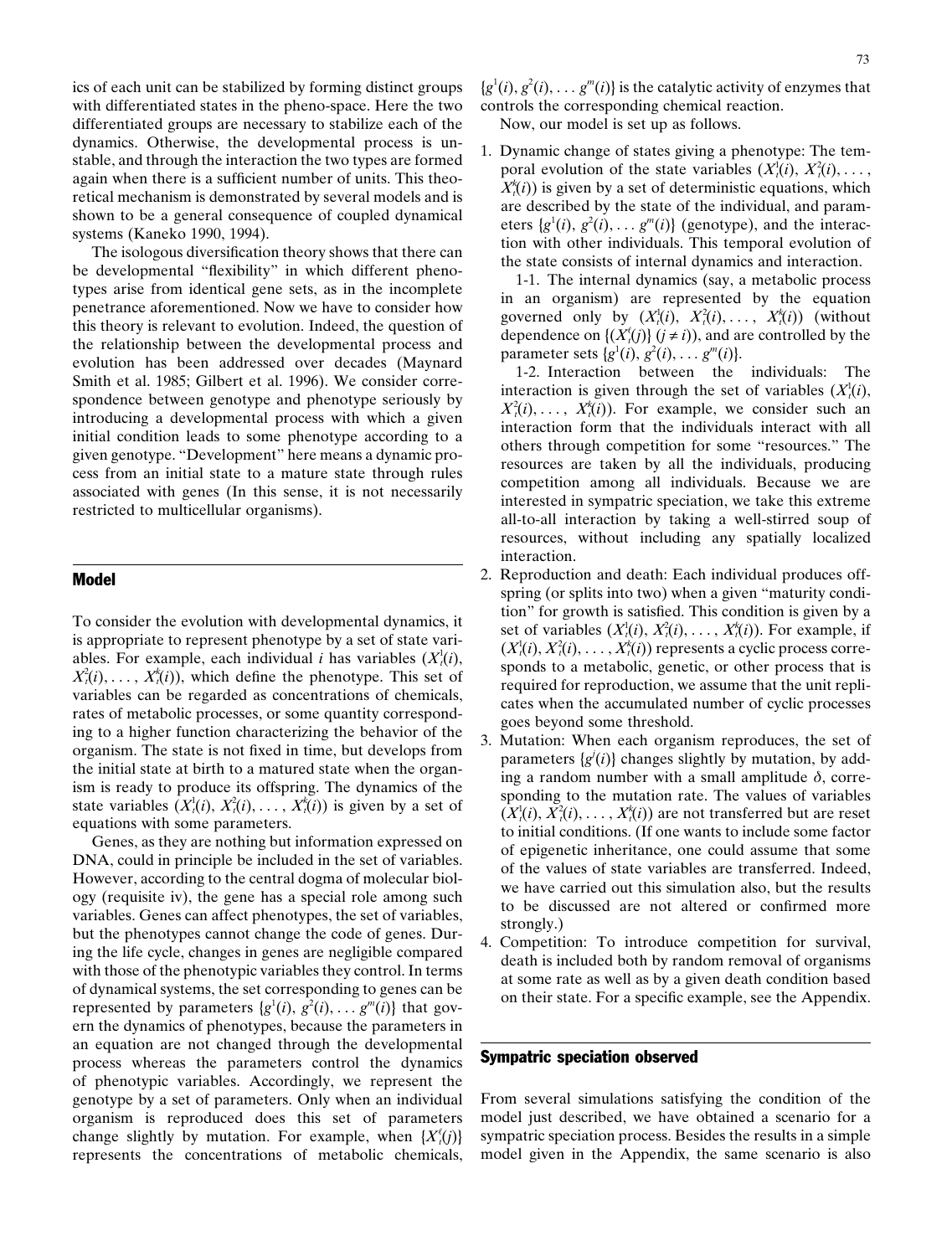

**Fig. 1.** Schematic representation of the speciation scenario obtained from our simulation and theory. A pair (phenotype, genotype) is plotted successively with time: **a** the stage of interaction-induced phenotypic separation; **b** the stage of genotype–phenotype feedback amplification; **c** the stage of genetic fixation; **d** speciation completed. (From Kaneko and Yomo 2002)

confirmed in a model with a catalytic reaction network mentioned in the last part of the Appendix (Takagi et al. 2000). The speciation process we observed is shown schematically in Fig. 1, where the change of correspondence between a phenotypic variable ("P") and a genotypic parameter ("G") is plotted at every reproduction event. This scenario is summarized as follows.

In the beginning, there is a single species, with one-toone correspondence between phenotype and genotype. Here, there is little genetic and phenotypic diversity that are continuously distributed (see Fig. 1a). We assume that the isologous diversification starts because of developmental plasticity with interaction, when the number of these organisms increase. Indeed, the existence of such phenotypic differentiation is supported by isologous diversification theory and also by several numerical experiments, which gives the following stage I.

## Stage I: Interaction-induced phenotypic differentiation

When there are many individuals interacting for finite resources, their phenotypes start to differentiate even though the genotypes are identical or differ only slightly. Phenotypic variables split into two (or more) types (see Fig. 1b). This interaction-induced differentiation is an outcome of the aforementioned mechanism. Slight phenotypic difference between individuals is amplified by the internal dynamics, while the phenotypes tend to be clustered into two (or more) types through the interaction between organisms. Here the two distinct phenotype groups (brought about by interaction) are called "upper" and "lower" groups, tentatively.

This differentiation is brought about because the population consisting of individuals taking identical phenotypes is destabilized by the interaction. Such instability is, for example, caused by the increase of population or decrease of resources, leading to strong competition. Of course, if the phenotype  $X^j_t(i)$  at a matured state is rigidly determined by developmental dynamics, such differentiation does not occur. The only assumption we make in the present theory is that there exists such developmental plasticity in the internal dynamics when the interaction is strong. Recall again that this assumption is theoretically supported.

Note that at this stage the difference is fixed at neither the genetic nor the phenotypic level. After reproduction, an individual's phenotype can switch to another type.

Stage II: Amplification of the difference through the genotype–phenotype relationship

At the second stage, the difference between the two groups is amplified at both the genotypic and the phenotypic level; this is realized by a kind of positive feedback process between the change of genotype and phenotype.

First, the genetic parameter(s) separate as a result of the phenotypic change, which occurs if the parameter dependence of the growth rate is different between the two phenotypes. Generally, there are one or several parameter(s) *g* , such that the growth rate increases with *g* for the upper group and decreases for the lower group (or the other way around) (Figs. 1c, 2).

Certainly, such a parameter dependence is not exceptional. As a simple illustration, assume that the use of metabolic processes is different between the two phenotypic groups. If the upper group uses one metabolic cycle more, then the mutational change of the parameter  $g^{\ell}$  to enhance the cycle is in favor for the upper group, whereas the change to reduce it may be in favor for the lower group. Indeed, all numerical results support the existence of such parameters. This dependence of growth rate on the genotypes leads to the genetic separation of the two groups, so long as there is competition for survival, to keep the population numbers limited.

The genetic separation is often accompanied by a second process, the amplification of the phenotypic difference by the genotypic difference. In the situation of Fig. 1c, as a parameter *G* increases, a phenotype *P* (i.e., a characteristic quantity for the phenotype) tends to increase for the upper group and to decrease (or to remain the same) for the lower group.

It should be noted that this second stage is *always* observed in our model simulation when the phenotypic differ-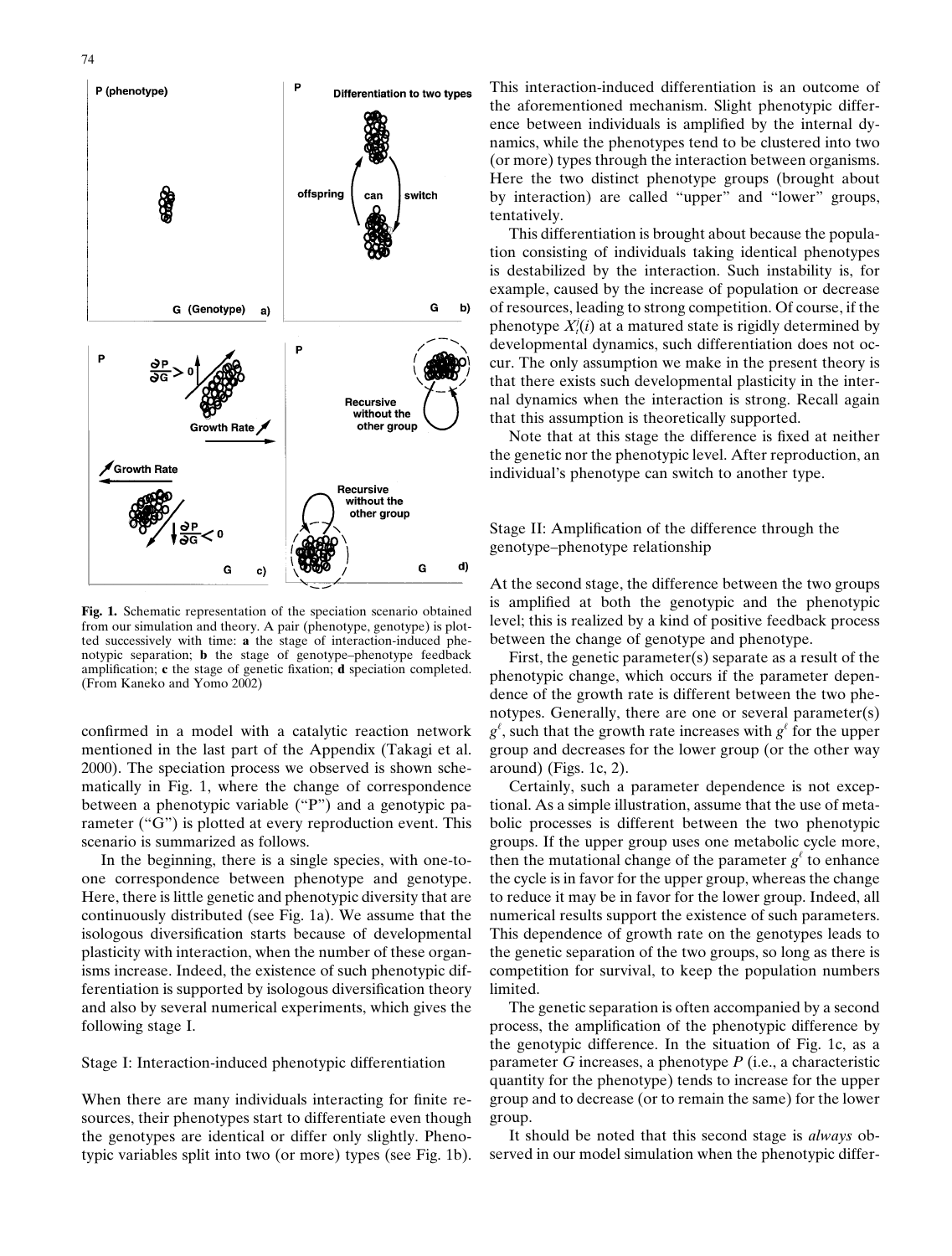**Fig. 2.** Evolution of the genotypic parameter. The parameter  $g = a^{12}(i)$ is plotted as a dot at every division (reproduction) event, with the abscissa as the division number. The average time necessary for division (reproduction) is plotted for the upper and lower groups, where the average is taken over 2000 division events (6th–8th generation). As the two groups are formed around the 2000th division event, the population size becomes twice the initial, and each division time is also approximately doubled. Note that the two average division speeds of the two groups remain of the same order, even when the genetic parameter evolves in time. (From Kaneko and Yomo 2000)



entiation at the first stage occurred. As a simple illustration, assume that the use of metabolic processes is different between the two groups. If the upper group uses one metabolic cycle more, then the mutational change of the parameter  $g^m$  (e.g., enzyme catalytic activity) to enhance the cycle is in favor for the upper group, while the change to reduce it may be in favor for the lower group. Indeed, all the numerical results carried out so far support that such parameters always exist. This dependence of growth on genotypes leads to genetic separation of the two groups.

## Stage III: Genetic fixation

After the separation of two groups has progressed, each phenotype (and genotype) starts to be preserved by the offspring, in contrast to the situation at the first stage. However, up to the second stage, each of the two groups with different phenotypes cannot exist in isolation by itself. When isolated, offspring with the phenotype of the other group start to appear. The two groups coexist depending on each other (see Fig. 1d).

Only at this third stage does each group start to exist on its own. Even if one group of units is isolated, no offspring with the phenotype of the other group appears. Now the two groups exist on their own. Such a fixation of phenotypes is possible through the evolution of genotypes (parameters). In other words, the differentiation is fixed into the genes (parameters). Now each group exists as an independent "species," separated both genetically and phenotypically. The initial phenotypic change introduced by interaction is fixed to the genes, and the "speciation process" is completed.

In contrast, at the second stage, the separation is not fixed rigidly. Units selected from one group at this earlier stage again start to show phenotypic differentiation, followed by genotypic separation, as demonstrated by several simulations. After some generations, one of the differentiated groups recovers the genotype and phenotype that had existed before the transplant experiment; this means that there remains some plasticity at this stage, which is in sharp contrast with the third stage.

# Remarks on speciation by interaction-induced phenotypic differentiation

Dynamic consolidation to genotypes

At the third stage, two groups with distinct genotypes and phenotypes are formed, each of which has one-to-one mapping from genotype to phenotype. This stage now is regarded as speciation. (In the next section, we show that this separation satisfies hybrid sterility in sexual reproduction and is appropriately called speciation.) When we look at the present process only by observing initial population distribution (in Fig. 1a) and the final population distribution (in Fig. 1d), without information on the intermediate stages (given by Fig. 1b,c), one might think that the genes split into two groups by mutations and that as a result two phenotype groups are formed, because there is flow only from genotype to phenotype. As we know the intermediate stages, however, we can conclude that this simple picture does not hold here. Here, phenotype differentiation drives the genetic separation, in spite of the flow only from genotype to phenotype. Phenotype differentiation is consolidated to genotype, and then the offspring take the same phenotype as their ancestor.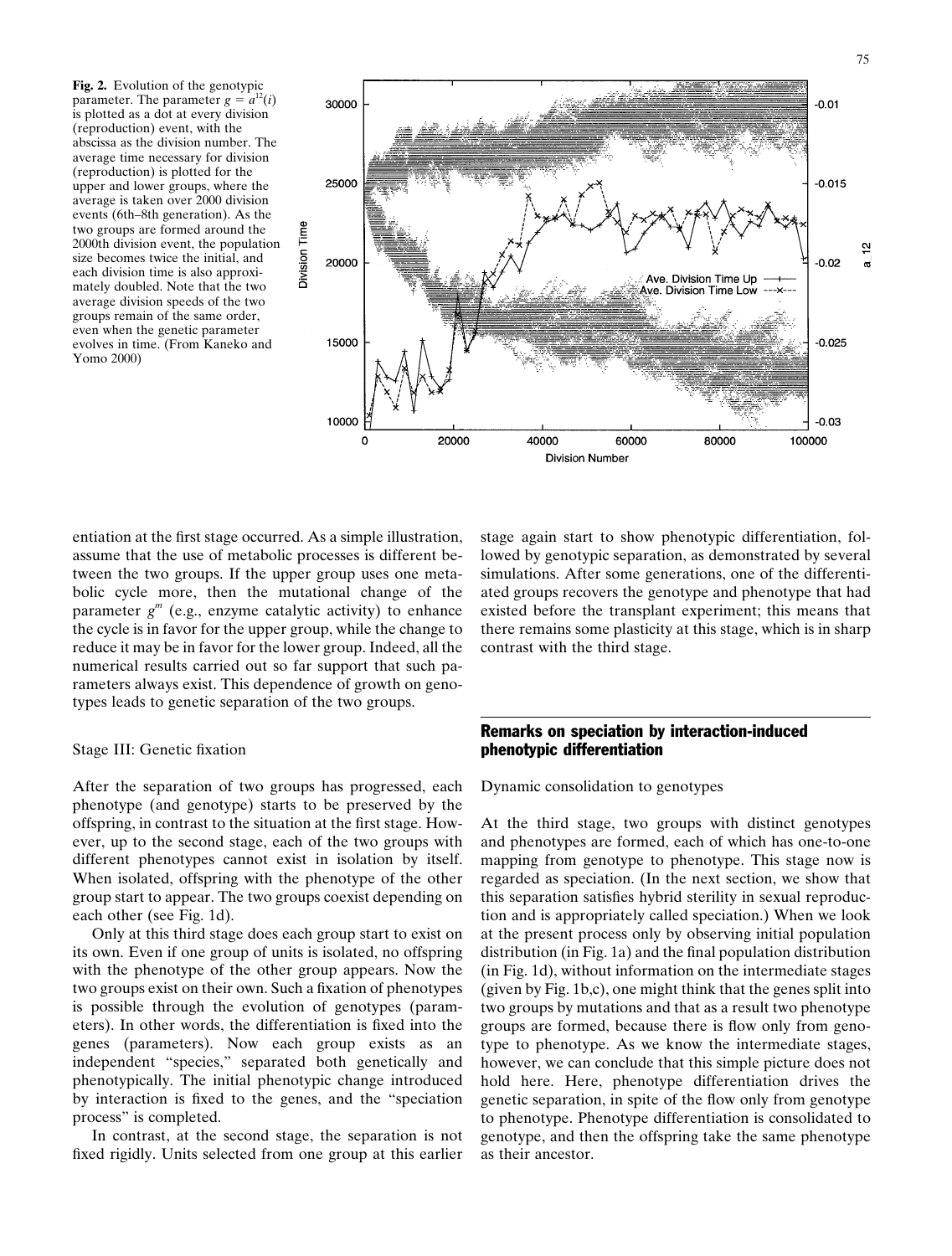## Robust speciation

Note that the speciation process of ours occurs under strong interaction. At the second stage, these two groups form a symbiotic relationship. As a result, the speciation is robust in the following sense. If one group is eliminated externally, or extinct accidentally at the first or second stage, the remaining group again forms the other phenotype group and then genetic differentiation is started again. The speciation process here is robust against perturbations.

#### Coevolution of differentiated groups

Note that each of the two groups forms a niche for the other group's survival mutually, and each of the groups is specialized in this created niche. For example, some chemicals secreted by one group are used as resources for the other, and vice versa.

Hence, the evolution of two groups is mutually related. At the first and second stages of evolution, speed of reproduction is not so different between the two groups. Indeed, at these stages, the reproduction of each group is strongly dependent on the other group, and the "fitness" as a reproduction speed of each group by itself alone cannot be defined. At stage II, the reproduction of each group is balanced through the interaction, so that one group cannot dominate in the population (see Fig. 2).

Phenotype differentiation is necessary and sufficient for the sympatric speciation in our theory

*Sufficient*. If phenotypic differentiation at stage 1 occurs in our model, then the genetic differentiation of the later stages *always* follows, in spite of the random mutation process included. How long it takes to reach the third stage can depend on the mutation rate, but the speciation process itself does not depend on the mutation rate. However small the mutation rate may be, speciation (genetic fixation) always occurs.

Once the initial parameters of the model are chosen, it is already determined whether interaction-induced phenotype differentiation will occur. If it occurs, then genetic differentiation always follows.

*Necessary*. On the other hand, in our setting, if interactioninduced differentiation does not exist initially, there is no later genetic diversification process. If the initial parameters characterizing nonlinear internal dynamics or the coupling parameters characterizing interaction are small, no phenotypic differentiation occurs. Also, the larger the resource per individual, the smaller the effective interaction. Then, phenotypic differentiation does not occur. In these cases, even if we take a large mutation rate, differentiation into distinct genetic groups does not appear, although the distribution of genes (parameters) is broader. Also, we have also made several simulations starting from a population of units with widely distributed parameters (i.e., genotypes). However, unless the phenotypic separation into distinct



**Fig. 3.** Schematic representation of evolution starting from large genetic variance. **a** Initial genotypic and phenotypic distribution. **b** Without the phenotypic differentiation, no speciation follows. **c** If phenotypic differentiation occurs, then speciation follows later **d**

groups is formed, the genetic differentiation does not follow (Fig. 3a,b). Only if phenotype differentiation occurs does genetic differentiation follow (Fig. 3c,d).

For some other models with many variables and parameters, the phenotypes are often distributed broadly, but continuously without making distinct groups. In this case again, distinct genetic groups do not appear through the mutations, although the genotypes are broadly distributed (Fig. 4).

# Postmating isolation

The speciation process is defined both by genetic differentiation and by reproductive isolation (Dobzhansky 1937). Although evolution through stages I to III leads to genetically isolated reproductive units, one might still say that it should not be called speciation unless the process shows isolated reproductive groups under sexual recombination. In fact, it is not trivial if the present process works with sexual recombination because the genotypes from parents are mixed by each recombination. To check this problem, we have considered some models in which sexual recombination occurs to mix genes. To be specific, reproduction occurs when two individuals  $i_1$  and  $i_2$  satisfy the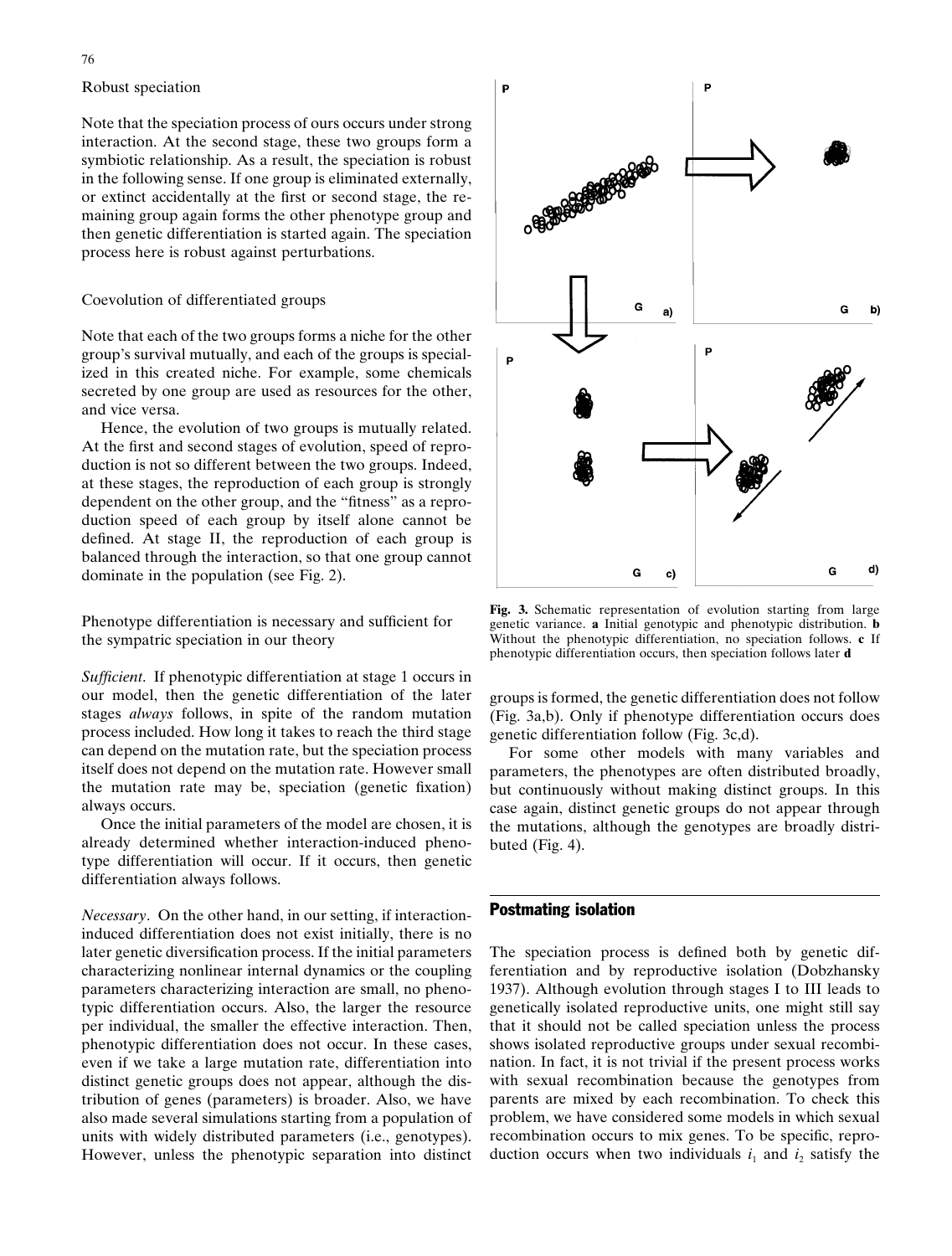maturity condition, and the two genotypes are then mixed. As an example we have produced two offspring  $j = j_1$  and  $j_2$ , from the individuals  $i_1$  and  $i_2$  as

$$
g^{\ell}(j) = g^{\ell}(i_1) r_j^{\ell} + g^{\ell}(i_2)(1 - r_j^{\ell}) + \delta
$$
 (1)

with a random number  $0 < r_j^{\ell} < 1$  to mix the parent genotypes (see also Appendix).



**Fig. 4.** Schematic representation of evolution when phenotype is distributed without clear differentiation to discrete state. **a** Initial distribution of phenotypes and genotypes. **b** After evolution, genes are also distributed broadly, but no speciation follows

In spite of this strong mixing of genotype parameters, the two distinct groups are again formed. Mating between the two groups can, of course, produce an individual with parameters in the middle of the two groups. When the parameters of an individual acquire values intermediate between those of the two groups, at whatever phenotype it can assume, its reproduction takes a much longer time than that of the two groups. Before the reproduction condition is satisfied, the individual has a higher probability to be removed by death. As the separation process of the two groups progresses further, an individual with intermediate values never reaches the condition for reproduction before it dies.

This postmating isolation process is demonstrated clearly by measuring the average offspring number of individuals over given parameter (genotype) ranges and over some time span. An example of this average number of offspring is plotted in Fig. 5 with progress of the speciation process. As the two groups with distinct parameter values are formed, the average offspring number of an individual having parameters between those of the two groups starts to decrease. This number soon goes to zero, implying that the hybrid between the two groups is sterile.

In this sense, sterility (or low reproduction) of the hybrid appears as a result, without any assumption about mating preference. Now genetic differentiation and reproductive



**Fig. 5.** The average offspring number before death is plotted as a function of the parameter (genotype), for simulations with sexual recombination. As an extension to include sexual recombination, we have also studied a model in which two organisms satisfying this threshold condition mate to reproduce two offspring. When they mate, the offspring have parameter values that are a randomly weighted average of those of the parents (as given in the text). We have measured the number of offspring for each individual during its life span. By taking a bin width 0.005 for the genotype parameter  $g = a^{12}$ , the average offspring number over a given time span is measured to give a histo-

gram. The histogram over the first 7500 divisions (about 20 generations) is plotted by the *solid line* (*I*), and the histogram for later divisions is overlaid with a different line, as given by *II* (over 7500– 15000 divisions), *III* (1.5–2.25  $\times$  10<sup>4</sup>), *IV* (2.25–3  $\times$  10<sup>4</sup>), and *V* (3.75–  $4.5 \times 10^4$ ). As shown, a hybrid offspring will be sterile after some generations. Here we have used the model of the Appendix and the initial condition as in Fig. 1 and imposed recombination, with the parameters  $p = 1.5/(2\pi)$  and  $s^1 = s^2 = s^3 = 2$ . In the run, the population fluctuates around 340. (From Kaneko and Yomo 2000)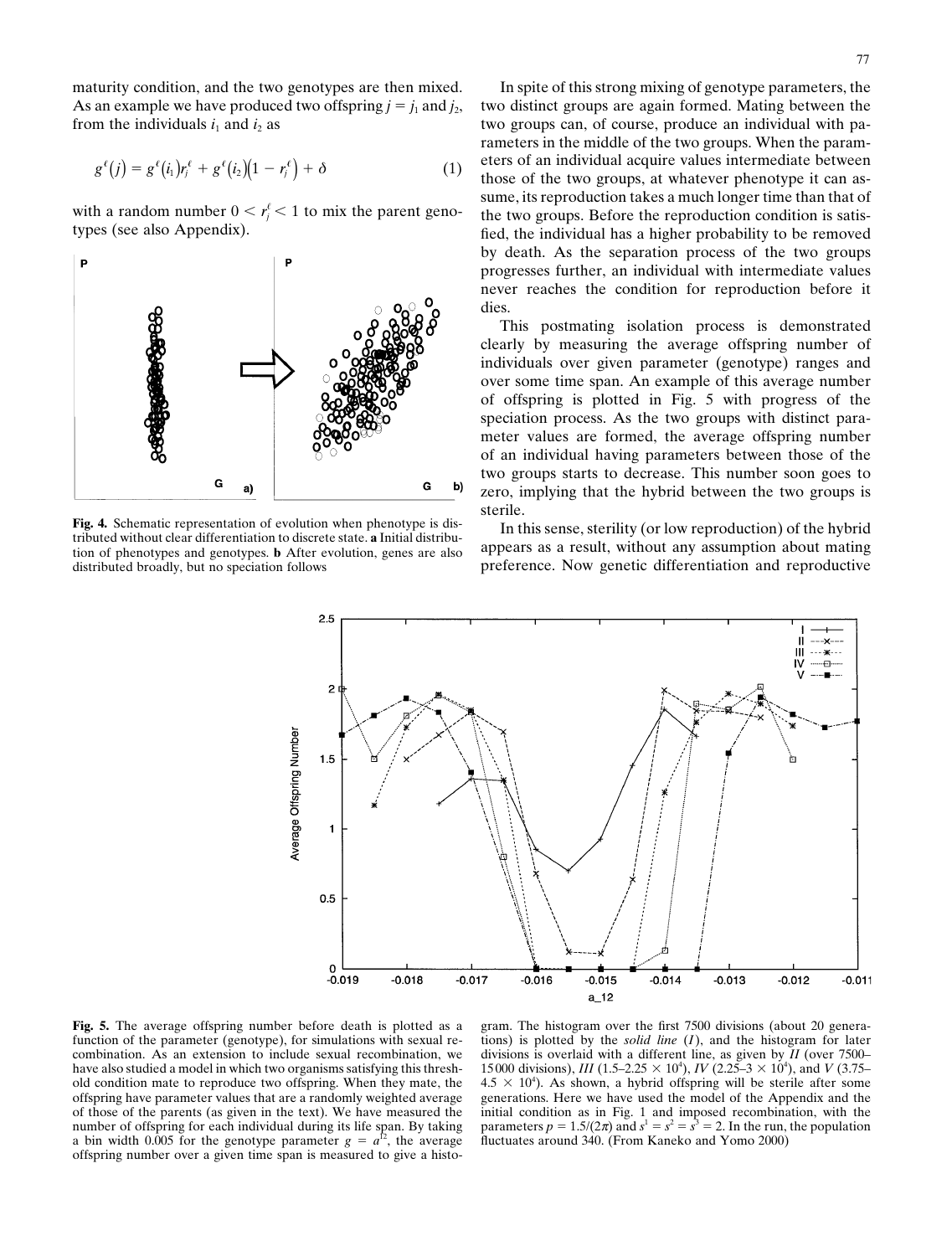



isolation are satisfied. Hence, it is proper to call the process through stages I to III speciation.

# Evolution of mating preference

So far we have not assumed any preference in mating choice. Hence, a sterile hybrid continues to be born. It is then natural to expect that some kind of mating preference evolves to reduce the probability of producing a sterile hybrid. Here we consider how mating preference evolves as a result of postmating isolation.

As a simple example, it is straightforward to include loci for mating preference parameters. We assume another set of genetic parameters that controls the mating behavior. For example, each individual *i* has a set of mating threshold parameters  $(\rho^1(i), \rho^2(i), \ldots, \rho^k(i))$ , corresponding to the phenotype  $(X^1(i), X^2(i), \ldots, X^k(i))$ . If  $\rho^{\ell}(i_1) > X^{\ell}(i_2)$  for some  $\ell$ , individual  $i_1$  denies mating with  $i_2$  even if  $i_1$  and  $i_2$ satisfy the maturity condition. In simulation with a model with  $\{\rho^m(i)\}\)$ , we choose a pair of individuals that satisfy the maturity condition and check if one does not deny the other. Only if neither denies mating with the other does mating occur to produce offspring, when the genes from



**Fig. 6.** An example of the speciation process with sexual recombination and the evolution of mating preference, with the model described in the Appendix. Here two groups of distinct phenotype (large  $X<sup>1</sup>$ , small  $X^2$ ) and (small  $X^1$ , large  $X^2$ ) are formed at the first few generation, which we call "up" and "down" groups. We have measured the average  $\overline{X}^j$  at reproduction events,  $a^{\ell m}$ ,  $\rho^j$  for each group per 500 divisions. (The population here is roughly 500, and thus the average is roughly over one generation.) Change of the average  $R^{j}$ ,  $\alpha^{\ell m}$ , and  $X^{1}$  are plotted with divisions (generations).  $\delta \rho = 20$ . **a**  $\overline{X}^1$  (up group; *solid line*),  $\overline{X^1}$  (down group; *broken line*); **b**  $\overline{a^{12}}$  (up group; *solid line*),  $\overline{a^{12}}$ (down group; *broken line*); **c**  $\rho^1$  (up group; *solid line*),  $\rho^1$  (down group; *broken line*),  $\rho^2$  (up group; *broken line*),  $\rho^2$  (down group; *thin broken line*). (Adapted from Kaneko and Yomo 2002)

parents are mixed in the same way as in the previous section. If these conditions are not satisfied, the individuals  $i_1$ and  $i<sub>2</sub>$  wait for the next step to find a partner again (see also Appendix).

Here the set of  $\{\rho^m\}$  is regarded as a set of (genetic) parameters, and changes occur by mutation and recombination. Mutation is given by addition of a random value to  ${\rho^m}$ . Initially, all  ${\rho^m}$  (for  $m = 1, \ldots, k$ ) are smaller than the minimal value of  $(X^1(i), X^2(i), \ldots, X^k(i))$ , so that no mating preference exists. If some  $\rho^{\ell}(i)$  becomes larger than some of  $X^{\ell}(i')$ , mating preference appears.

An example of numerical results is given in Fig. 6, where the change of phenotype  $X^m$  and some of the parameters  $g'$ are plotted. Here, by phenotype differentiation, one group ("up" group) has a large  $X^m$  value for some  $m = \ell$  and almost null values for some other  $m = \ell'$ . Hence, sufficiently large positive  $\rho^{\ell'}$  gives a candidate for mating preference.

Right after the formation of two genetically distinct groups that follows phenotype separation, one of the mating threshold parameters  $(\rho^1(i_1))$  starts to increase for one group. In the example in Fig. 6, the "up" group has a phenotype with (large  $X^1$ , small  $X^2$ ) and the other ("down") group with (small  $X^1$ , large  $X^2$ ). There, the up group starts to increase  $\rho^1(i_{up})$ , and  $\rho^1(i_{up}) > X^1(i_{down})$  is satisfied for an individual  $i_{down}$  of the down group. Now the mating between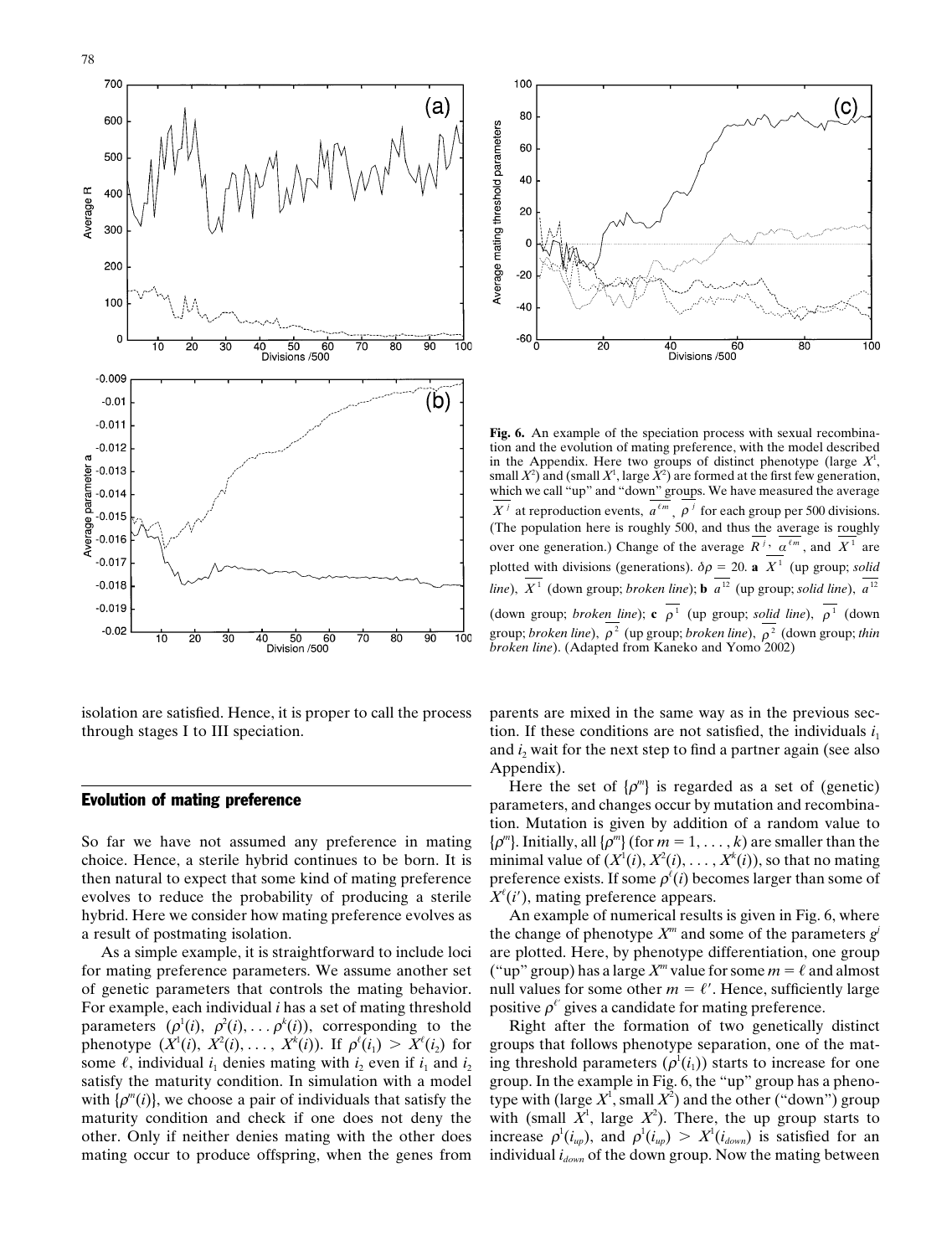the two groups is no longer allowed, and mating occurs only within each group. The mating preference thus evolved prohibits intergroup mating, producing sterile hybrids.

Note that the two groups do not simultaneously establish the mating preference. In some case, only one group has positive  $\rho^{\ell}$ , which is enough for the establishment of mating preference, while in some other cases one group has positive  $\rho^1$  and the other has positive  $\rho^2$ , wherein the mating preference is more rigidly established.

Although the evolution of mating preference here is a direct consequence of postmating isolation, it is interesting to note that the coexistence of the two species is further stabilized with the establishment of mating preference. Without this establishment, there are some cases in which one of the species disappears due to fluctuation after a very long time in the simulation. With establishment, the two species coexist much longer (at least within our time frame of numerical simulation).

# Formation of allele–allele correlation

In a diploid there are two alleles, and the two alleles do not contribute equally to the phenotype. For example, often only one allele contributes to control of the phenotype. If by recombination the loci from two alleles are randomly mixed, then the correlation between genotype and phenotype achieved by the mechanism so far discussed might be destroyed. Indeed, this problem was pointed out by Felsenstein (1981) as one difficulty for sympatric speciation.

Of course, this problem is resolved if genotypes from two alleles establish high correlation. To check if this correlation is generated, we have extended our model to have two alleles and examined if the two alleles become correlated. Here, we adopted the model studied so far and further added two alleles (see also Appendix). In mating, the alleles from the parents are randomly shuffled for each locus. In other words, each organism *i* has two sets of parameters,  ${g^{(+)\ell}(i)}$  and  ${g^{(-)\ell}(i)}$ . Each  ${g^{(+)m}(i)}$  is inherited from either  $g^{(+)m}$  or  $g^{(-)m}$  of one of the parents, and the other  $g^{(-)m}(i)$  is inherited from either  $g^{(+)m}$  or  $g^{(-)m}$  of the other parent. Here parameters at only one of the alleles work as a control parameter for the developmental dynamics of the phenotype.

We have carried out some simulations of this version of our model (Kaneko, unpublished). Here again speciation proceeds in the same way, through stages I, II, and III. Hence our speciation scenario works well in the presence of alleles.

In this model, the genotype–phenotype correspondence achieved at stage III could be destroyed if there was no correlation between two alleles. Hence we have plotted the correlation between two alleles by showing the twodimensional pattern  $(g^{(+)1}(i), g^{(-)1}(i))$  in Fig. 7. Initially there was no correlation, but through temporal evolution the correlation is established. In other words, speciation in the phenotype is consolidated to the genes and later is consolidated to correlation between two alleles.

# Allopatric speciation as a result of sympatric speciation

As already discussed, speciation, according to our theory, starts from phenotypic differentiation and proceeds to genetic differentiation and then to postmating isolation, and finally to premating isolation (mating preference). This order might sound strange in contrast to the commonly adopted point of view, but we have shown that this order is a natural and general consequence of a system with developmental dynamics with potential plasticity by interaction.

In a biological system, we often tend to assume a causal relationship between two factors from observation of merely correlation of the two factors. For example, when the residence area of two species that share a common ancestor species is spatially separated, we often guess that this spatial separation is a cause for speciation. Indeed, allopatric speciation is often adopted for explanation of speciation in nature.

However, in many cases, what we have observed in the field is just correlation between spatial separation and speciation; which of these is the cause is not necessarily proved. Rather, spatial segregation can be a result of (sympatric) speciation. Consider, for example, the segregation of residential areas in a city between rich and poor people. Most of us do not assume that people in the "rich" area are rich because they live there. Rather, most think that the spatial separation is a *result* of differentiation in wealth, but not a *cause*. In the same way, it is sometimes dangerous to assume allopatric speciation even if the residence areas of two species are separated.

By extending our theory so far, we can show that spatial separation of two species has resulted from the sympatric speciation discussed here. To study this problem, we have extended our model by allocating to each organism a resident position in a two-dimensional space. Each organism can move around the space randomly but slowly, while resources leading to the competitive interaction diffuse throughout space much faster. If the two organisms that satisfy the maturation condition meet in the space (i.e, they are located within a given distance), then they mate with each other to produce offspring.

In this model, we have confirmed that sympatric speciation first occurs through stages I–III. Later, these two differentiated groups become spatially segregated (Fig. 8). Now, sympatric speciation is shown to be consolidated to spatial segregation (Kaneko, in preparation).

The spatial segregation here is observed when the range of interaction is larger than the typical range of mating. For example, if mobility of resources causing competitive interaction is larger than the mobility of organisms, spatial segregation of sympatrically formed species is resulted.

Instead of a spatially local mating process, one can assume a slight gradient of an environmental condition, for example, a gradient in resources. In this case, again, it is expected that sympatric speciation takes place first and spatial separation occurs later accordingly.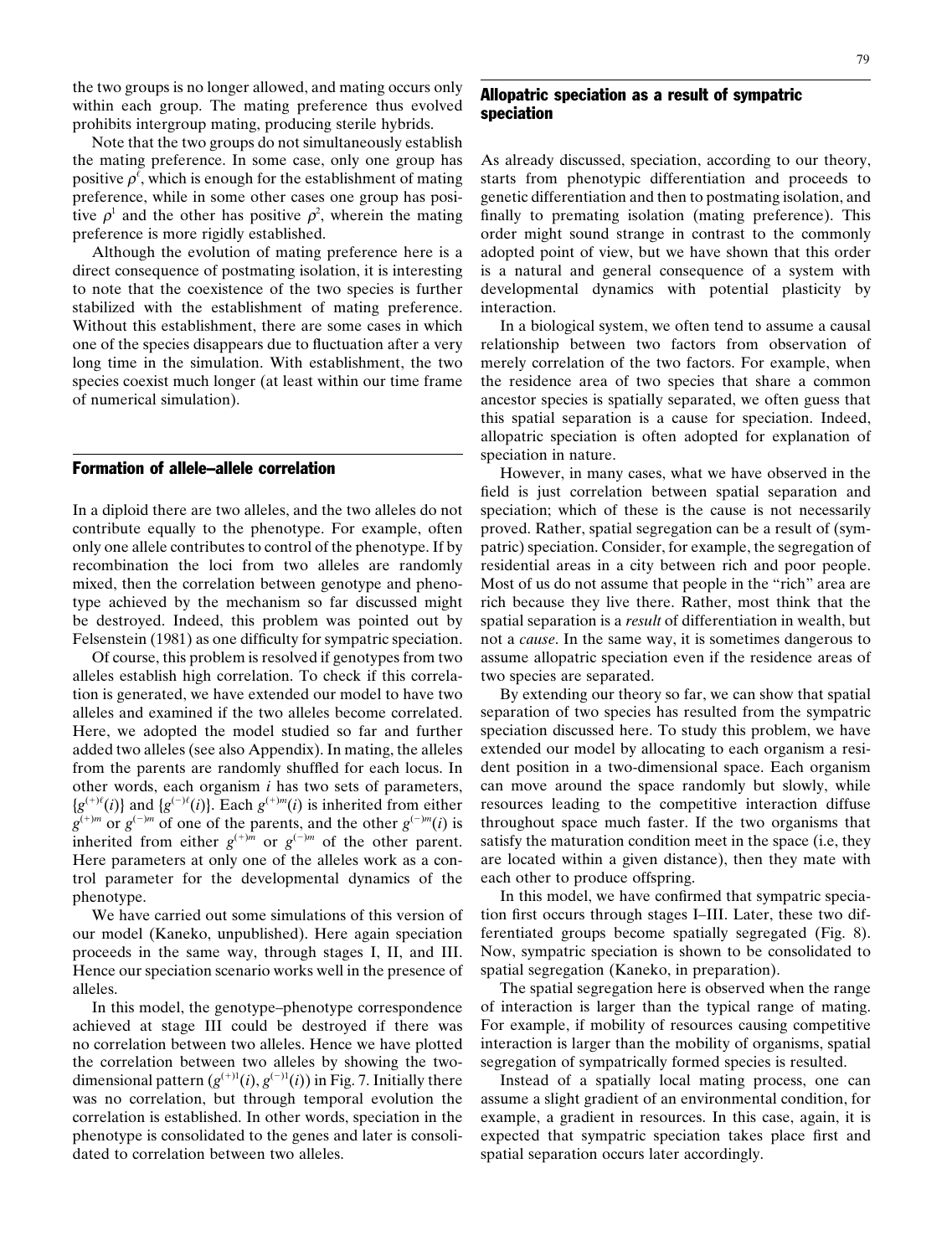

**Fig. 7.** Correlation in alleles. Using the model in the Appendix, the plot of  $(a^{(+)12}(i), a^{(-)12}(i))$  is plotted at every reproduction event, with *p*  $\hat{f} = 1.6$ ,  $\hat{s_1} = \hat{s_2} = \hat{s_3} = 4$ ,  $\delta \rho = 20$ . Initially, genotype parameter  $a^{ij}$  is set at  $-0.01/(2\pi)$ . Two alternate groups with distinct phenotypes are plotted with alternate colors. **a** Plots at the division from 20000th to 36000th. Here phenotypic differentiation already occurred but the genetic separation is not completed. **b** Plots at the division at a much later stage (from 50000th to 63 000th) where genetic separation has already occurred

To sum up, we have pointed out here the possibility that some speciation that is considered to be allopatric can be a result of sympatric speciation by our mechanism. Sympatric speciation is later consolidated to cause spatial segregation of organisms.

# Comparison with previous theories

Our theory reviewed here is related to several earlier theories. Here we briefly discuss the relationships and differences.



**Fig. 8.** Spatial separation of two species, observed in the model of the Appendix. Model in spatially local mating. Each unit moves in position with Brownian motion, given as the random number over  $[-\delta_f, \delta_f]$  =  $[-0.0025, 0.0025]$ , while units are located within a two-dimensional square of the size  $5 \times 5$ , with periodic boundary condition. Mating is possible if two units satisfying mature condition are located within the distance 0.25. The parameters are set as  $p = 1.6$ ,  $s_1 = s_2 = s_3 = 2$ ; initial genotype parameter *aij* is set at  $-0.01/(2\pi)$ . Position of the units at every division is plotted, at each division event from 45 000 to 50000. Two alternate groups with distinct phenotypes and genotypes are plotted with alternate colors

Frequency-dependent selection

Because our mechanism crucially depends on interaction, one might think that it is a variant of frequency-dependent selection. The important difference here is that phenotype may not be uniquely determined by the genotype, even though the environment (including the population of organisms) is given. In frequency-dependent selection, genetically (and accordingly phenotypically) different groups interact with each other, and the fitness depends on the population of each group (Futsuyma 1986). At the third stage of our theory, the condition for this frequencydependent selection is satisfied, and evolution progresses with frequency-dependent selection. However, the important point in our theory lies in the earlier stages where a single genotype leads to different phenotypes. Indeed, this intrinsic nature of differentiation is the reason why the speciation process here works at any (small) mutation rate and also under sexual recombination, without any other ad hoc assumptions.

## Baldwin's effect

In our theory, phenotype change is later consolidated to the genotype. Indeed, genetic "takeover" of phenotype change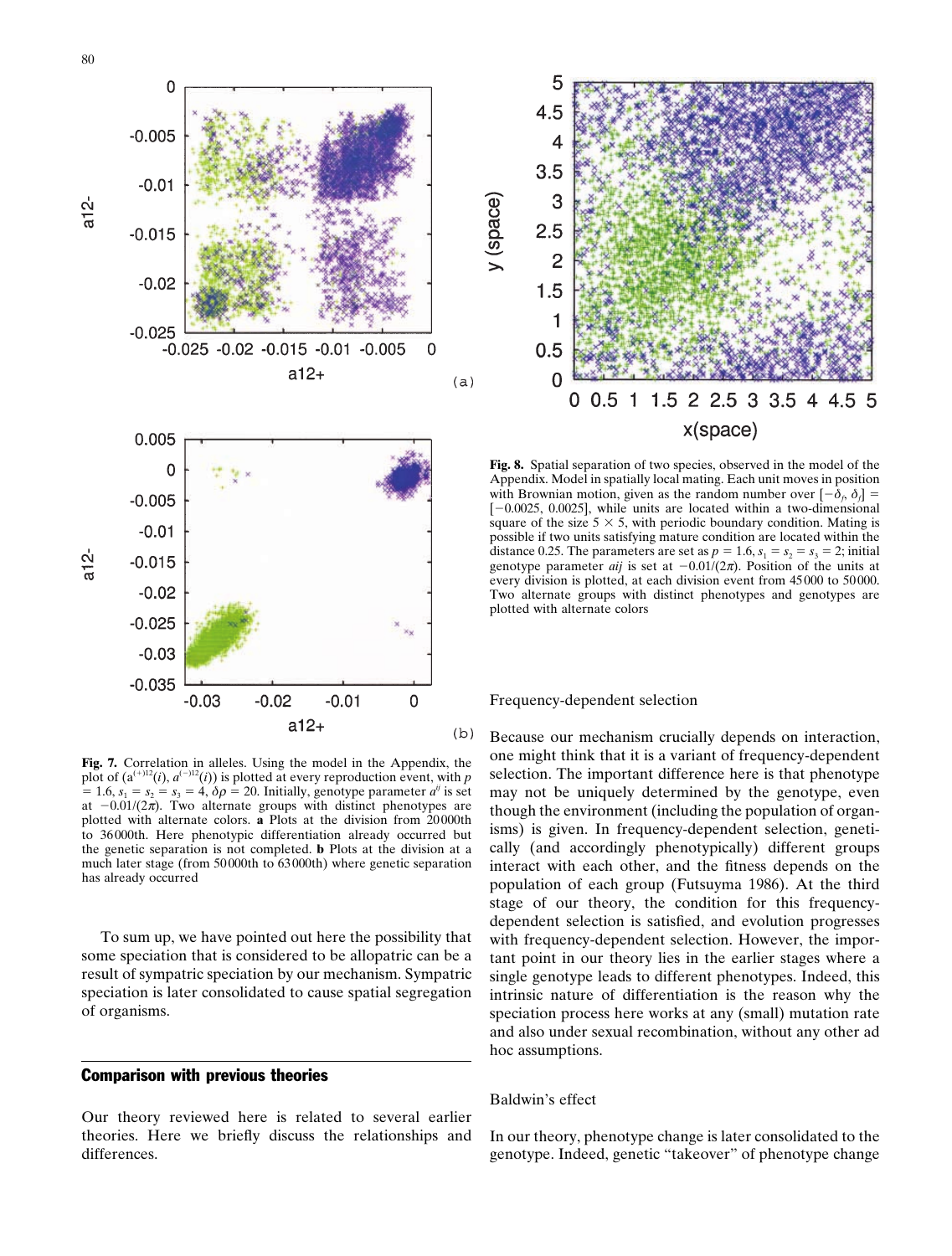was also discussed as Baldwin's effect (Baldwin 1896; Bonner 1980), where the displacement of phenotypic character is fixed to the genes. The process of genes becoming assimilated to reinforce that which is already occurring is called Baldwin's effect in general. The fixation to genotype at the second stage in our theory is understood as an example of this Baldwin's effect, whereas phenotypic differentiation in the first stage is also essential to the speciation mechanism proposed here. Here, we have demonstrated the relevance of Baldwin's effect to speciation explicitly, by considering the developmental process using a model with (metabolic) reaction dynamics.

Application of Baldwin's effect to the developmental process itself was discussed by Waddington (1957). In his discussion, the phenotype character is given by an epigenetic landscape. In our case, phenotypic differentiation is formed through the developmental process to generate different characters as a result of the interaction. Distinct characters are stabilized with each other through the interaction. With this interaction dependence, the two groups are necessary to each other, and a robust speciation process is the result. Although the application of Baldwin's effect to speciation is novel here, the stabilization of development by genetic assimilation was discussed by Newman (1994).

Baldwin's effect is often discussed in the context of transmission of a novel type of behavior. Such behavior is sometimes related to the morphology of an organism. For example, consider the sympatric speciation of cichlids in African lakes. It is known that two species coexist that eat the gills of other fish from either the left or the right side, respectively. This difference in behavior is also reflected in the morphology of the mouth of the fish. The mouth of each species is curved to the right or to the left, respectively, so that it is easier for them to attack the gills from one side. In other words, distinct types of behavior and developmental process are tightly coupled. Our theory suggests that developmental plasticity induced by interaction with other fish first led to differentiation of phenotypes into "right-side" and "left-side" types, with regards to both behavior and development. Later, this difference was assimilated to the genes, as shown by the second stage of our theory that is given by Baldwin's effect. We suggest that speciation into these two types thus progressed rapidly in these lakes.

#### Reinforcement

Because the separation of two groups with distinct phenotypes is supported by the interaction, the present speciation mechanism is possible without supposing any mating preference. In fact, the hybrid becomes inferior in reproduction rate, and mating preference based on discrimination in the phenotype is shown to evolve. Indeed, a mechanism to amplify the differentiation by mating preference has been searched for as reinforcement since Dobzhansky (1937). Our theory also gives a plausible basis for the evolution of mating preference without assuming ad hoc reinforcement, or without any presumption as to the inferiority of the hybrid.

Note that our phenotypic differentiation through development is different from the so-called phenotypic plasticity in which a single genotype produces alternative phenotypes in alternative environments (Callahan et al. 1997; Spitze and Sadler 1996; Weinig 2000). In contrast, in our case, distinct phenotypes from a single genotype are formed under the same environment. In fact, in our model, this phenotypic differentiation is necessary to show later genetic differentiation. Without this differentiation, even if distinct phenotypes appear for different environments as in phenotypic plasticity, genetic differentiation does not follow. In spite of this difference, it is true that both are concerned with flexibility in phenotypes. Some phenotypic plasticity so far studied may bring about the same developmental flexibility as ours under a different environmental condition.

#### Resource competition

In our case, competitive interaction is relevant to speciation. Indeed, coexistence of two (or more) species after the completion of the speciation is discussed as resource competition by Tilman (1976, 1981). Although his theory gives an explanation for coexistence, the speciation process is not discussed, because two individuals with a slight genotypic difference can have only a slight difference there. In our theory, even if the genotypes of two individuals are the same or only slightly different, their phenotypes can be of quite different types. Accordingly, our theory provides a basis for resource competition also.

## Relevance of our theory to biological evolution

The general conclusion of our theory is that sympatric speciation can generally occur under strong interaction, if the condition for interaction-induced phenotype differentiation is satisfied. We briefly discuss the relevance of our theory to biological evolution.

#### Tempo in the evolution

Because speciation as discussed here is triggered by interaction, the process is not so much random as deterministic. Once the interaction among individuals brings about phenotypic diversification, speciation always proceeds directionally without waiting for a rare, specific mutation. The evolution in our scenario has a deterministic nature and a fast tempo for speciation, which is different from the typical stochastic view of mutation-driven evolution.

Some of the phenotypic explosions in the history of evolution have been recorded as having occurred within short geologic periods. Following these observations, punctuated equilibrium was proposed (Gould and Eldredge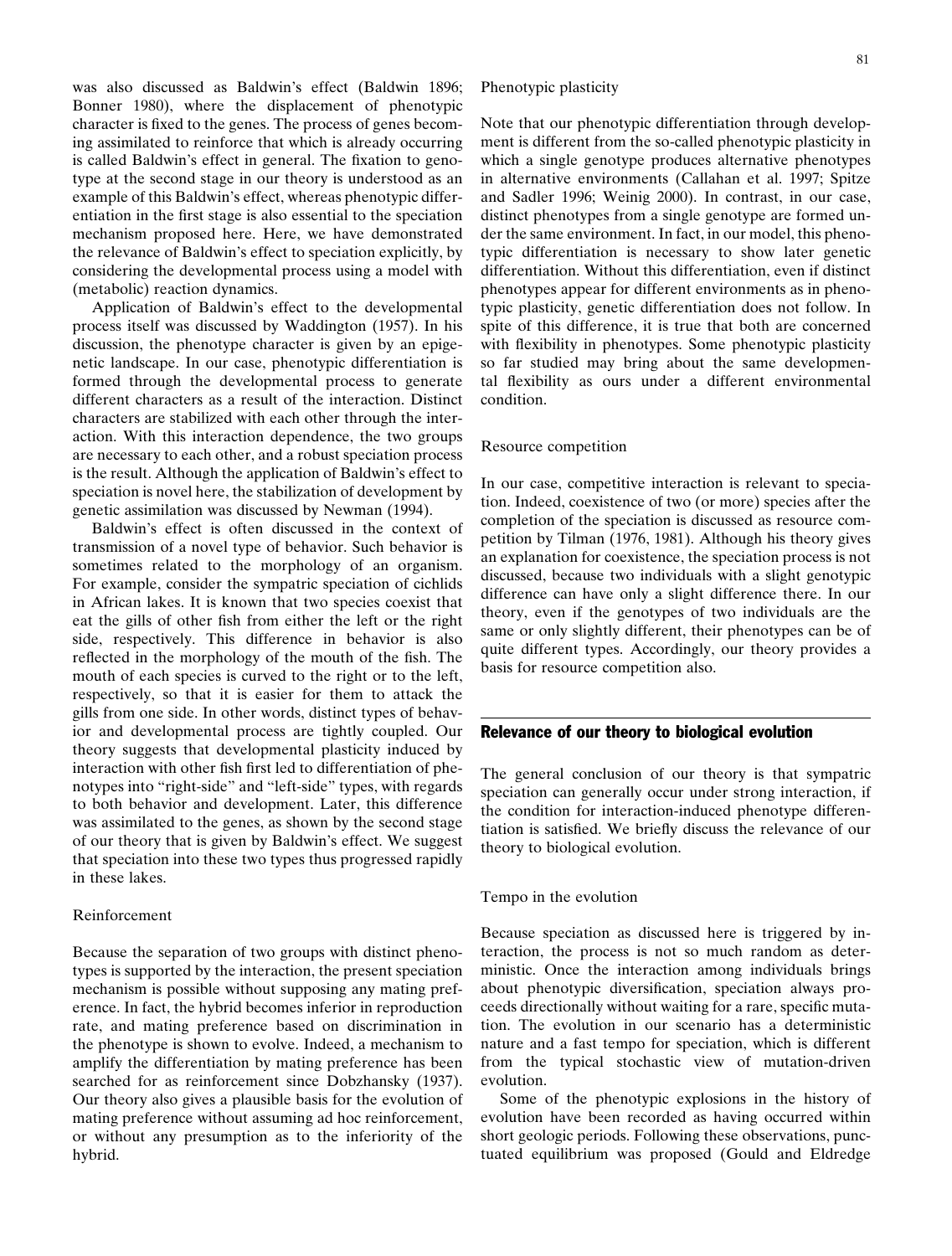#### Why low penetrance is frequent in mutants

In the process of speciation, the potentiality of a single genotype to produce several phenotypes is consumed and may decline. After the phenotypic diversification of a single genotype, each genotype newly appears by mutation and takes one of the diversified phenotypes in the population. Thus, the one-to-many correspondence between the original genotype and phenotypes is utilized. Through the present process of speciation, the potentiality of single genotypes to produce various phenotypes decreases unless the new genotypes introduce another positive feedback process to amplify the small difference.

As a result, one may see single genotypes expressing only one (or a small number of) phenotypes in nature. Because most organisms at the present time have gone through several speciation processes, they may have reduced their potential to produce various phenotypes. According to our theory, if the organisms have high potential, they will soon undergo a speciation process and their potential will decrease. In other words, natural organisms tend to lose the potential to produce various phenotypes in the course of evolution. As a reflection on the evolutionary decline of the potential, one can expect that mutant genotypes tend to have a higher potential than the wild-type genotype. As already mentioned, low or incomplete penetrance (Opitz 1981) is known to occur often in mutants, compared with higher penetrance in the wild type. Our result is consistent with these observation, because wild types are, in most cases, a consequence of evolution, where the one-to-one correspondence is recovered, whereas mutants can have higher potential to have a loose correspondence.

## Relevance of developmental plasticity to speciation

Relationship between development and evolution has been discussed extensively. Our theory states the relevance of developmental plasticity to speciation. Taking our results and experimental facts into account, one can predict that organisms emerging as a new species have a high potential to produce a variety of phenotypes. It is interesting to discuss why insects, for example, have a higher potential for speciation from this point of view. Also, examining if living fossils such as *Latimeria chalumnae* and *Limulus* have a stable expression of a small number of phenotypes is rewarding.

In our speciation theory, plasticity declines through evolution. Of course, there should be some occasions when potentiality is regained so that evolution continues. For example, changes of environment may influence the developmental dynamics to regain loose correspondence, or introduction of novel degrees of freedom or genes may provide such looseness. Endosymbiosis can be one of such causes. Also, changes in interaction through spatial factors may introduce novel instability in dynamics, resulting in loose correspondence.

It should also be noted that developmental processes are often sensitive to environmental conditions, as recent studies on environmental endocrine disruptors have suggested. The developmental plasticity, once lost by the completion of speciation, may be regained by some changes of environmental conditions, which are given by interactions with other organisms.

# Unified theory for speciation in sexual and asexual (and unicellular) organisms

One important point in our theory is that speciation in asexual and sexual organisms is explained within the same theory. Of course, the standard definition of species using hybrid sterility is applied only to sexual organisms. However, it is true that the asexual organisms, or even bacteria, exhibit discrete genotypes and phenotypes. It is suggested that "species," i.e., discrete types with reproductive isolation, may exist in asexual organisms (Roberts and Cohan 1995; Holman 1987). There is also discussions that the potential for speciation in asexual organisms is not lower than that in sexual organisms. In this sense, the present theory sheds new light on the problem of speciation in asexual organisms as well.

## Reversing the order

According to our theory, sympatric speciation under sexual reproduction starts first from phenotypic differentiation, and then genetic diversification takes place, leading to hybrid sterility, and finally the speciation is fixed by mating preference. This order may be different from studies most commonly adopted (while the order from phenotype to genotype was discussed as Baldwin's effect). Hence, our theory will be verified by confirming this chronic order in the field. One difficulty here, however, lies in that the process from phenotypic differentiation to the last stage is rather fast according to our theory. Still, it may be possible to find this order in the field, by first searching for phenotypic differentiation of organisms with identical genotype and under the identical environment. In this respect, the data of cichlids of Nicaraguan lake may be promising (Wilson et al. 2000), because phenotypic difference corresponding to a different ecological niche is observed even though a clear genetic difference has not yet been observed.

#### Experimental verification

Discussion of the mechanism of evolution using past data, however, often remains anyone's guess. Most important in our scenario, in contrast, is its experimental verifiability, as the process of speciation is rather rapid. For example, the evolution of *E. coli* can be observed in the laboratory, as has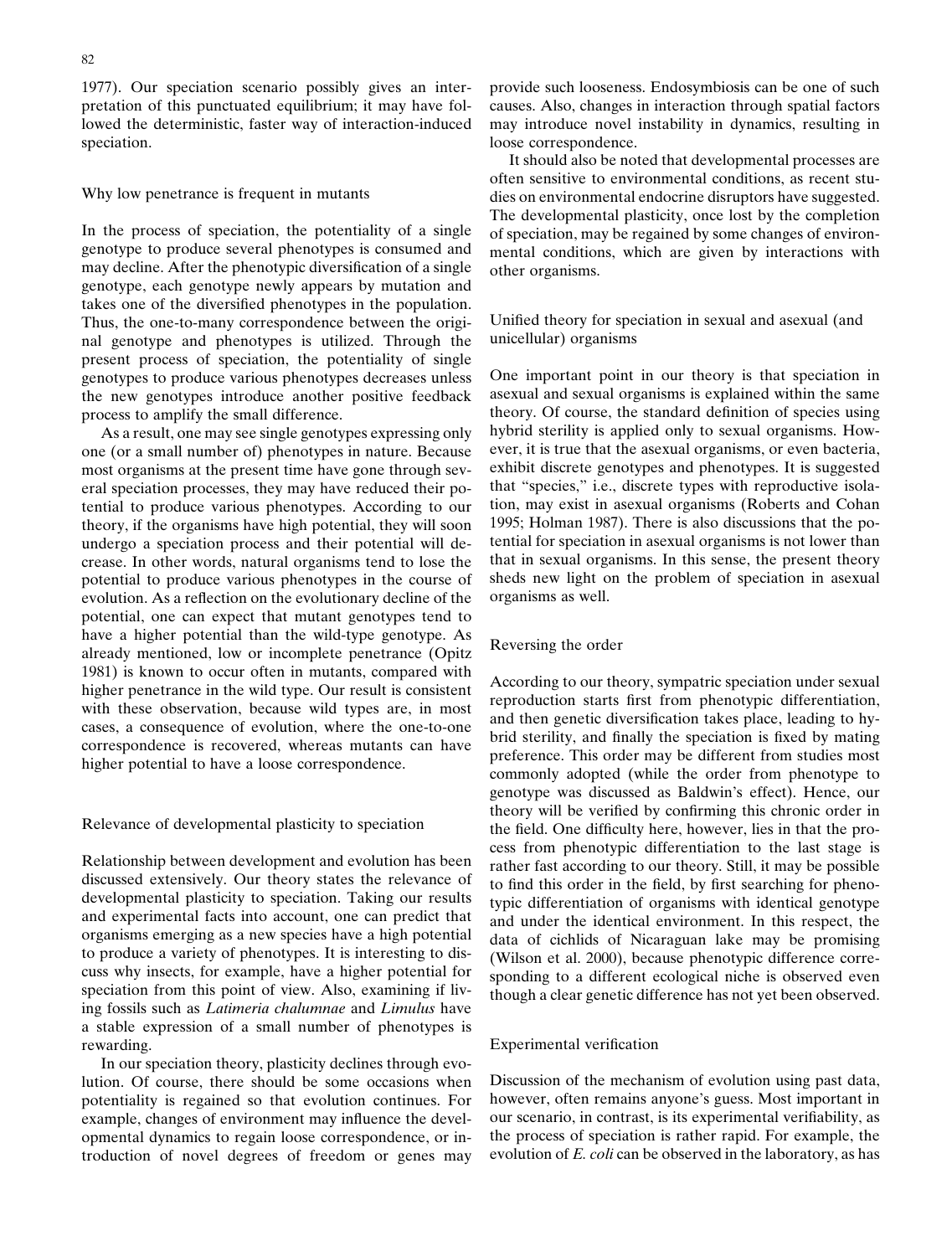been demonstrated by Kashiwagi et al. (1998, 2001) and Xu et al. (1996). Phenotypic differentiation of *E. coli* is experimentally observed when their introduction is strong. Because the strength of interaction can be controlled by resources and population density, one can check whether evolution at the genetic level is accelerated through interaction-induced phenotypic diversification (Kashiwagi et al. 2001). Examination of the validity of our speciation scenario will provide a first step to such study.

# Summary: dynamic consolidation

We have shown that developmental plasticity induced by interaction leads to phenotypic differentiation, which is consolidated to the genes. Thus, distinct species with distinct genotypes and phenotypes are formed, leading to hybrid sterility; later, mating preference evolves. Further, this differentiation can be fixed to correlation in alleles or to spatial segregation. The original differentiation in the phenotype can be understood as symmetry arising from a homogeneous state, in terms of physics, whereas successive consolidation of the changed symmetry to different properties observed at later stages is more important for biological evolution. This dynamic process of consolidation is a key factor in development and evolution (see also Newman 2002).

**Acknowledgments** The author thanks Tetsuya Yomo for collaboration in studies on which the present article is based. He also thanks Hiroaki Takagi and Chikara Furusawa for useful discussions, and Masakazu Shimada, Jin Yoshimura, Masakado Kawata, and Stuart Newman for illuminating suggestions. The present study was supported by Grants-in-Aid for Scientific Research from the Ministry of Education, Culture, Sports, Science and Technology of Japan (11CE2006).

# Appendix: an example of our model

## A coupled map model

To be specific, we consider the following model.

We studied a simple abstract model of evolution with an internal dynamical process for development. In the model, each individual *i* has several (metabolic or other) cyclic processes, and the state of the *j*th process at time *n* is given by  $X_n^j(i)$ . With *k* such processes, the state of an individual is given by the set  $(X_n^1(i), X_n^2(i), \ldots, X_n^k(i))$ , which defines the phenotype. This set of variables can be regarded as concentrations of chemicals, rates of metabolic processes, or some quantity corresponding to a higher function. The state changes temporally according to a set of deterministic equations with some parameters. To be specific, our toy model consists of the following dynamics (Kaneko 1998).

1. Dynamics of the state. Here, we split  $X_n^j(i)$  into its integer part  $R_n^{\ell}(i)$  and the fractional part  $x_n^{\ell}(i) = \text{mod}[X_n^{\ell}(i)]$ . The integer part  $R_n^j(i)$  is assumed to give the number of times the cyclic process has occurred since the individual's birth, while the fractional part  $x_n^\ell(i)$  gives the

83

phase of oscillation in the process. The dynamics of the variables  $x_n^j(i)$  consist of a mutual influence of cyclic processes and interaction with other organisms. As a simple example, the former is assumed to be given by  $\sum_{m} \frac{a^{\ell,m}}{2} \sin(2\pi x_n^m(i))$  $\sum_{n=1}^{\infty} \frac{a^{\ell,m}}{2} \sin(2\pi x_n^m(i))$ , while the latter is given by the competition for resources among the  $N_n$ organisms existing at the moment, given by  $I^{\ell}(i) = p \sin(2\pi x_n^{\ell}(i))$  $s^{\ell}$  –  $\sum_i p \sin 2\pi (x_n^{\ell}$  $N^{(l)}$   $N$  $\sum_{j} P^{\text{min}} \mathcal{L}^{\mathcal{H}}(X_{n})$ *n*  $\ell(i) = \min(2\pi i)^{\ell}$  $\hat{f}(i) = p \sin(2\pi x_n^{\ell}(i)) + \frac{s^{\ell} - \sum_j p \sin 2\pi (x_n^{\ell}(i))}{N}$ 2 2  $\pi$  $\pi$ . (The second term comes from the constraint  $\Sigma_i I^{\ell}(i) = s^{\ell}$ , i.e.,

the condition that *N* individuals compete for a given resource  $s^{\ell}$  at each time step. The first term represents the ability to secure the resource, depending on the state.) Our toy model is given by

$$
X_{n+1}^{\ell}(i) = X_n^{\ell}(i) + \sum_m \frac{a^{\ell m}(i)}{2} \sin(2\pi x_n^m(i))
$$
  
- 
$$
\sum_m \frac{a^{m\ell}(i)}{2} \sin(2\pi x_n^{\ell}(i)) + p \sin(2\pi x_n^{\ell}(i))
$$
  
+ 
$$
\frac{s^{\ell} - \sum_j p \sin 2\pi (x_n^{\ell}(j))}{N_n}
$$

- 2. Growth and death. Each individual splits into two when a given condition for growth is satisfied. Taking into account that the cyclic process corresponds to a metabolic, genetic, or other process that is required for reproduction, we assume that the unit replicates when the accumulated number of cyclic processes goes beyond some threshold. Thus, the condition is given by  $\sum_{\ell} X_n^{\ell}(i) \geq$ Thr (the maturity condition). (Thr is set at 1000 for most simulations.) The state  $X_n^{\ell}(i)$  is reset to a random value between 0 and 1, when the corresponding individual splits. To introduce competition, individuals are eliminated by a given death condition, as well as by random removal with a given rate. As for the former condition, an individual with  $X_n^{\ell}(i) < -10$  (i.e., with a reverse process) is removed.
- 3. Genetic parameter and mutation. Following the discussion in the text, genes are represented as parameters in the model, because the control parameters affect the dynamics of phenotypic variables, but no direct reverse process exists, as dictated by the central dogma of molecular biology. Here, genotypes are given by a set of parameters  $a^{m\ell}(i)$ , representing the relationship between the two cyclic processes  $\ell$  and  $m$  ( $1 \leq \ell, m \leq k$ ). This set of parameters changes slightly through mutation when offspring is reproduced. With each division, the parameters  $a^{m\ell}$  are changed to  $a^{m\ell} + \delta$  with  $\delta$ , a random number over  $[-\varepsilon, \varepsilon]$ , with small  $\varepsilon$ , corresponding to the mutation rate.

In the present model, due to the nonlinear nature of the dynamics,  $x_n^{\ell}$  often oscillates in time chaotically or periodically. Hence, it is natural to use  $X^{\ell}(j)$ , including its integer part, as a representation of the phenotype because its integer part represents the number of cyclic processes used for reproduction.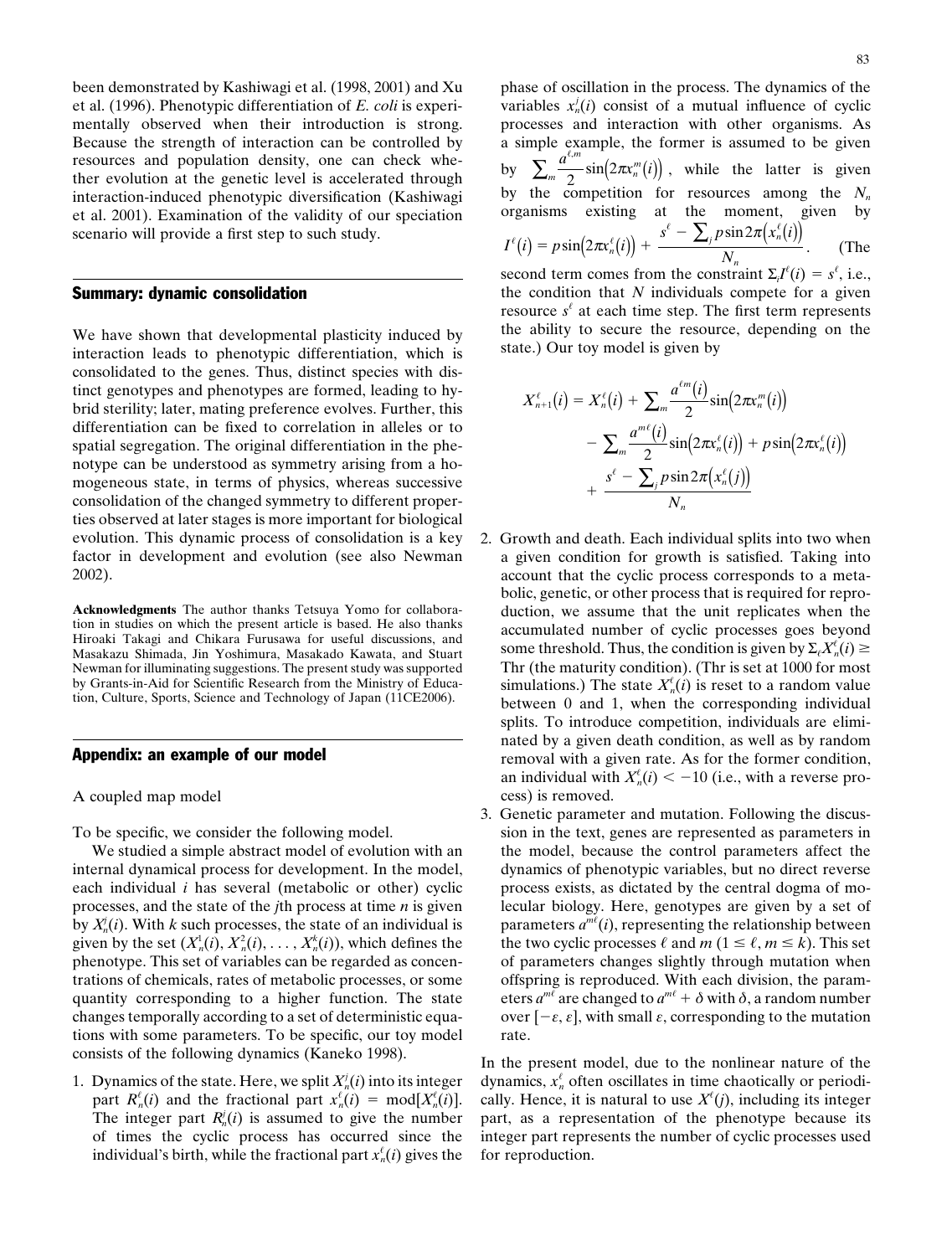An alternative model using catalytic reaction network

We have also carried out some simulations of a model with a reaction network where  $X_{i}^{m}(i)$  represents the *m*th chemical concentration of an individual *i*. Each individual obtains resources depending on its internal state. Through the foregoing catalytic reaction process, some products are synthesized from the resources. When they are beyond a given threshold, they split into two, as given in the model for isologous diversification (Kaneko and Yomo 1994, 1997, 1999; Furusawa and Kaneko 1998). With the increase of the number of individuals, they compete for resources, while they are removed randomly to include competition. Because genes code the catalytic activity of enzymes, the rate of each reaction in the catalytic network is controlled by a gene. Hence, as a genetic parameter  $g^{\ell}$ , the parameter for each reaction rate is adopted. Through the mutation of this reaction rate, the speciation process discussed throughout this article is also observed (Takagi et al. 2000).

## Sexual reproduction

To include sexual recombination, we have extended our model so that organisms satisfying the threshold condition mate to reproduce two offspring. When they mate, the offspring have parameter values that are intermediate to those of the parents. Here, the offspring  $j = j_1$  and  $j_2$  are produced from the individuals  $i_1$  and  $i_2$  as

$$
a^{\ell m}(j) = a^{\ell m}(i_1)r_j + a^{\ell m}(i_2)(1-r_j) + \delta \tag{2}
$$

with a random number  $0 < r_j^{\ell} < 1$  to mix the parental genotypes.

#### Mating preference

Here the set of  $\{\rho^m\}$  is introduced as a set of (genetic) parameters, and changes are by mutation and recombination. The mutation is given by addition of a random value over  $[-\delta_{\rho}, \delta_{\rho}]$ . Initially  $\rho^{m} \leq 0$  (for  $m = 1, ..., k$ ) is set smaller than the minimal value of  $(X^1(i), X^2(i), \ldots, X^k(i))$ , so that no mating preference exists. If  $\rho^{m}(i)$  becomes larger than some of  $X^m(i')$ , mating preference appears.

Model with two alleles and random shuffling by mating

Here we assume that each individual has two sets of parameters  $\{a^{\ell m}(i)\}\$ , given by  $a^{(+)\ell m}(i)$  and  $a^{(-)\ell m}(i)$ . In mating, the alleles from the parents are randomly shuffled for each locus  $(\ell \cdot m)$ . Each  $a^{(+)\ell m}(i)$  is inherited from either  $a^{(+)\ell m}(p_1)$  or  $a^{(-)\ell m}(p_1)$  of one of the parents,  $p_1$ , and the other  $a^{(-)\ell m}(i)(p_2)$  is inherited from either  $a^{(+)\ell m}(p_2)$  or  $a^{(-)\ell m}(p_2)$  of the other parents,  $p_2$ . For the dynamics for *X*, only  $\{a^{(+)\ell m}(i)\}$  is used. The other parameter  $a^{(-)\ell}m$  is not used but can be used as  $\{a^{(+)\ell m}(i_{\text{offspring}})\}$  of the offspring after the shuffling.

Spatial model

To an individual *i* in the model of with sexual reproduction, spatial position  $(x_i(i), y_i(i))$  is assigned. The individual shows Brownian motion in the two-dimensional space, by adding a random number over  $[-\delta_f, \delta_f]$  to  $(x_t(i), y_t(i))$  to each step. They move within a square of a given size with a periodic boundary condition. If two individuals *i* and *j* that satisfy the maturity condition  $(\sum_m X^m(i) > \text{Thr})$  are within a given distance *d*, they can reproduce two offspring, which are located between  $(x_{t}(i), y_{t}(i))$  and  $(x_{t}(j), y_{t}(j))$ .

## References

- Baldwin M (1896) A new factor in evolution. Am Nat 30:441–451, 536– 553
- Bonner JT (1980) The evolution of culture in animals. Princeton University Press, Princeton
- Callahan HS, Pigliucci M, Schlichting CD (1997) Developmental phenotypic plasticity: where ecology and evolution meet molecular biology. Bioessays 19:519–525
- Darwin C (1859) On the origin of species by means of natural selection or the preservation of favored races in the struggle for life. Murray, London
- Dieckmann U, Doebeli M (1999) On the origin of species by sympatric speciation. Nature (Lond) 400:354-357
- Doebeli M (1996) A quantitative genetic competition model for sympatric speciation. J Evol Biol 9:893–909
- Dobzhansky T (1937) Genetics and the origin of species. Columbia University Press, New York
- Felsenstein J (1981) Skepticism towards Santa Rosalia, or why are there so few kinds of animals? Evolution 35:124–138
- Furusawa C, Kaneko K (1998) Emergence of rules in cell society: differentiation, hierarchy, and stability. Bull Math Biol 60:659–687
- Futsuyma DJ (1986) Evolutionary Biology, 2nd edn. Sinauer, Sunderland
- Geritz SAH, Kisdi E, Meszena G, Metz JAJ (1998) "Evolutionary singular strategies and the adaptive growth and branching of the evolutionary tree", Evol Ecol 12:35–57
- Gilbert SF, Opitz JM, Raff RA (1996) Resynthesizing evolutionary and developmental biology. Dev Biol 173:357–372
- Gould SJ, Eldredge N (1977) Punctuated equilibria: the tempo and mode of evolution reconsidered. Paleobiology 3:115–151
- Holman E (1987) Recognizability of sexual and asexual species of rotifers. Syst Zool 36:381–386
- Holmes LB (1979) "Penetrance and expressivity of limb malformations." Birth Defects Orig Artic Ser 15:321–327
- Howard DJ, Berlocher SH (eds) (1998) Endless form: species and speciation. Oxford University Press, New York
- Kaneko K (1990) "Clustering, coding, switching, hierarchical ordering, and control in network of chaotic elements" Physica 41D:137–172
- Kaneko K (1994) Relevance of clustering to biological networks. Physica 75D:55–73
- Kaneko K (1998) "Coupled maps with growth and death: an approach to cell differentiation", Physica 103D:505–527
- Kaneko K, Yomo T (1994) Cell division, differentiation, and dynamic clustering. Physica 75D:89–102
- Kaneko K, Yomo T (1997) "Isologous diversification: a theory of cell differentiation", Bull Math Biol 59:139–196
- Kaneko K, Yomo T (1999) Isologous Diversification for Robust Development of Cell Society. J Theor Biol 199:243–256
- Kaneko K, Yomo T (2000) Symbiotic speciation from a single genotype. Proc R Soc B 267:2367–2373
- Kaneko K, Yomo T (2002) Symbiotic Sympatric Speciation through Interaction-driven Phenotype Differentiation. Evol Ecol Res 4:317– 350
- Kashiwagi A, Kanaya T, Yomo T, Urabe I (1998) How small can the difference among competitors be for coexistence to occur. Res Popul Ecol 40:223